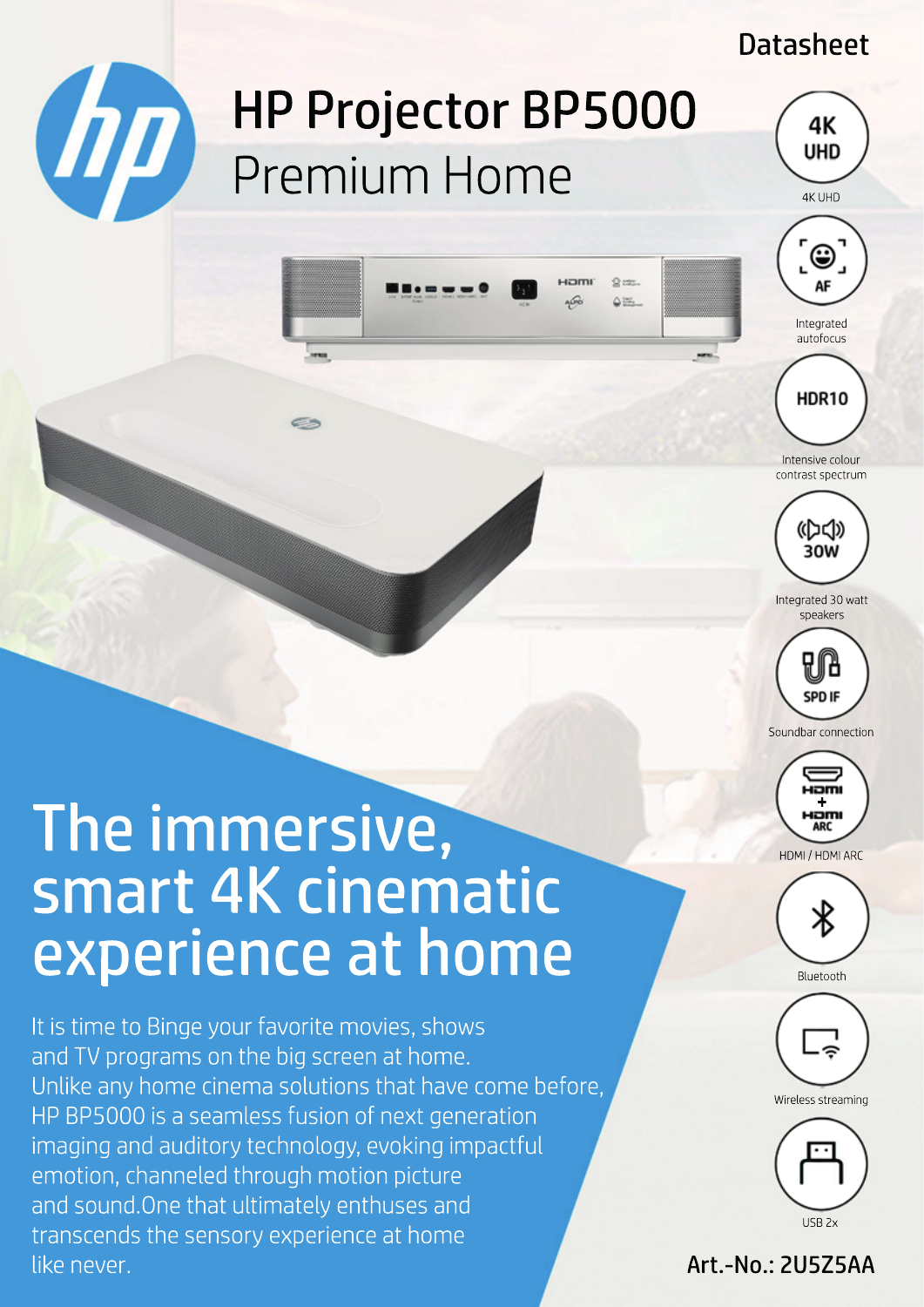

#### Product overview

#### **UPGRADE LIVING ROOM TO HOME CINEMA**

The 0.23 ultra-short throw ratio lens means you'll be able to project a screen size of 100 inches (255 cm) from just 8.7" (22cm) away, thus BP5000 can be directly placed on the TV cabinet, avoiding the installation issues, and viewing trouble of home cinema solutions that have come before.

#### **LET THERE BE LIGHT**

Featuring an ALPD 3.0 (Blue Laser & Phosphor) projection engine that delivers a stunning 2000 ANSI lumens/6000 Laser Source lumens in brightness, this highly efficient light, illuminates high contrast images with extreme levels of brightness, any hour of the day in any lighting condition.

#### **NATIVE ULTRA HIGH DEFINITION (4K UHD)**

With more than four times the resolution of Full HD, native 4K offers 8.3 million pixels (3840 x 2160) in a single frame. This results in hyper-realistic picture, life-like crisp images with corner-to-corner clarity at any angle.

#### **CARING FOR YOU AND YOUR LOVED ONES**

Projected image diffusion technology, means indirect light, is gentle on the eyes, providing visual comfort without fatigue over long-term viewing. Moreover, the integrated Eye Protection Motion Sensor detects those that may be too close to the projector and instantly switches off the laser light source to protect the eyes of you and your loved ones.

#### **BEYOND CINEMATIC QUALITY**

Using ALPD (Blue Laser & Phosphor) projection technology, provide rich colors, comply the UHD Association high-quality DCI-P3>90% standard.

With HDR 10 support, you will only see a full color contrast spectrum. Dynamic range from deep, inky blacks through to vibrant reds, blues and greens, shadows, highlights, and details are all showcased in extreme realism.

Paired with MEMC motion compensation, that uses interpolation technology, reducing motion blur for smooth delivery of fast-moving images. Every scene pop, resulting in a trueto-life immersive experience that feels like you are actually there.

#### **MADE FOR THE LONG TERM**

ALPD (Blue Laser & Phosphor) projection engine is extremely efficient, and is long-lasting at 25,000 hours, this ensures the projector will deliver a lifetime of multimedia experiences with almost zero maintenance.

#### **LOOKS AND FEELS THE PART**

Crafted with premium materials that makeup the entire unibody and coated in an anodized aluminum finish, with an aesthetic appeal that is built to standout, yet blends in effortlessly into your home.

#### **SILENT WITHOUT DISTRACTING YOU**

With high efficiency liquid cooling technology, the projector is completely silent. Allowing you to be deeply absorbed in your entertainment experience without any unnecessary noise.

#### **HEAR EVERY MOMENT**

A full range stereo 30W speaker set with sub-woofer, pumps out high-intensity impactful sound to enthuse your audio senses. You can also disable the screen for a more focused audio session.

#### **BOOM SHAKING SOUND IS JUST A CONNECTION AWAY**

Elevate and transform your home entertainment experiences to theatre-grade level. Just connect BP5000 to HDMI or S/PDIF compatible dynamic speaker and soundbar sets and immerse yourself in captivating professional audio and visual bliss.

#### **PICTURE PERFECT EVERYTIME**

Built with smart Auto Focus system, instantly measures distance and angle between the lens and surface to adjust focus and 8 points 2 Axes curved correction, resulting in an ultracrisp picture with zero distortion from corner to corner wherever you place it.

#### **READY FOR ENDLESS ENTERTAINMENT**

The OTT APP center is your direct gateway to all your entertainment needs, binge your favorite movies, shows, TV programs and more from cloud on the big screen.

#### **INSTANT SCREENSHARE WIRELESSLY**

Perform wireless projection for your iOS and Android devices. Share your content to the big screen without the hassle of wires or setup.

#### **MORE SOURCES SUPPORT**

‒ Support external video input and card reader HDMI\*2 (including one HDMI ARC), USB\*2

‒ Intelligent system, equipped with operating system, supporting wired and wireless Internet access to browse cloud information.